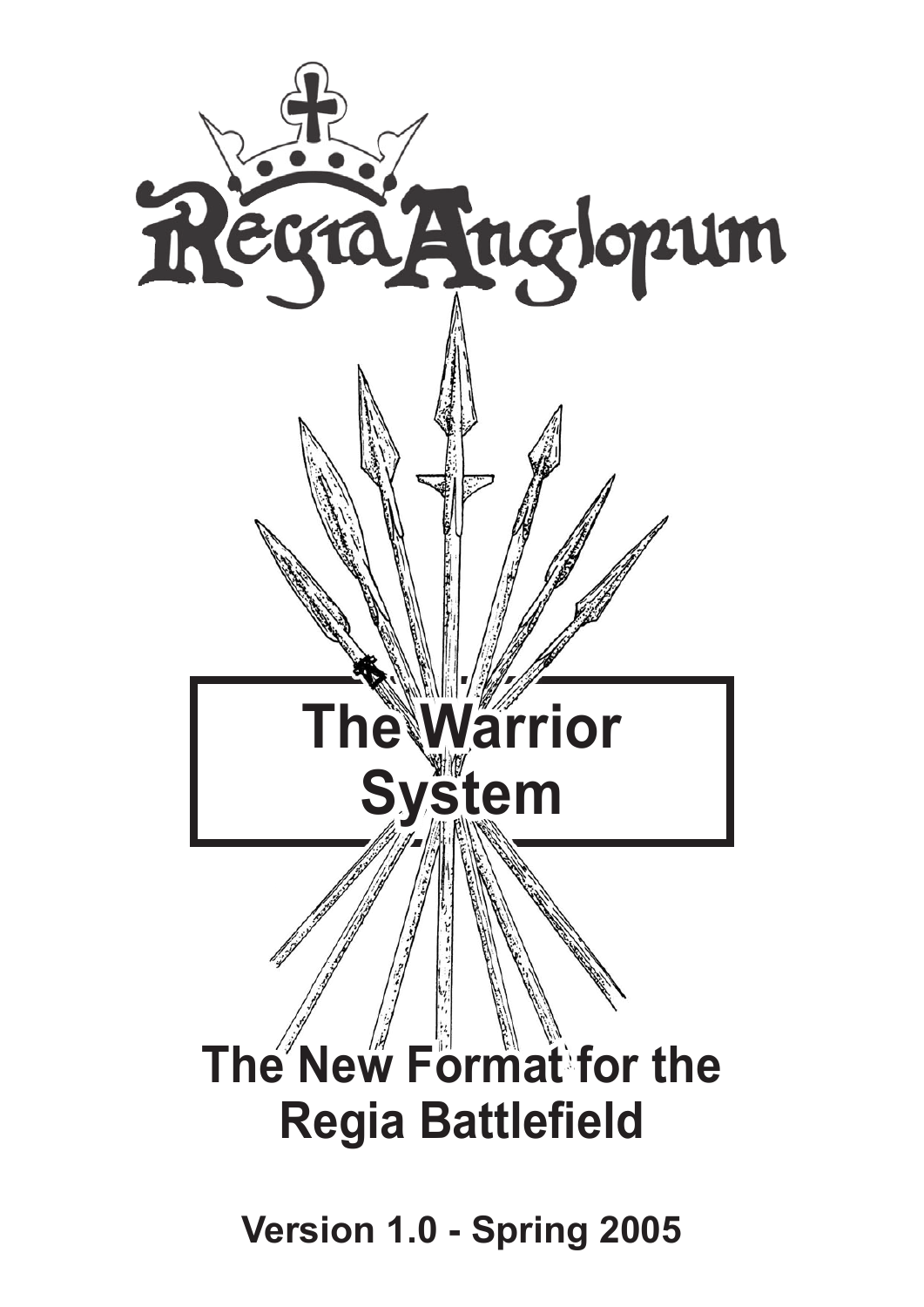### **Publication History**

| <b>Issue 1</b> | Spring 2005 | Original |
|----------------|-------------|----------|
|                |             |          |

### **Document Information**

| Owner                | Master-at-Arms.                           |
|----------------------|-------------------------------------------|
| Author and contact   | Nigel Amos (MaA@regia.org).               |
| Images               | Ben Levick, Jon Smith, Roland Williamson. |
| Formatting           | Nigel Amos, Jon Smith.                    |
| <b>Proof Reading</b> | Phil Scott, Leia Fee, Jennifer Smith.     |
|                      |                                           |

© Regia Anglorum 2005

### **Changes to the National Battlefield and Training Policy.**

This document does not replace the National Battlefield and Training Policy; that document is still in place. Where appropriate, the information in this document supersedes it; in particular:

- 1 **General Rules:** Replace the weight and type of blows with the definition of a hit on page [5.](#page-4-0)
- 2.1 **Hit Locations:** Use the 'unarmoured' hit areas for all combat.
- 2.2 **Heavy weapons:** these special rules no longer apply broadaxes, mace &c. now cause hits like all other weapons..
- 3 **Alternative Hit Systems:** This means systems other than the hit system described in **this** document.
- 4 **Receiving a 'wound':** Now applies to when you have lost all your hits for that competitive clash. Note that in the First Clash you carry your wound rather than die on the battlefield.
- 7.2. **What counts as a hit:** Replaced with the appropriate sections from this document.
- 18. **Weapons Tests:** The only change is that ownership and wearing of a helmet is now a requirement of your Short Weapon Test (*i.e.* Sword, Axe or Langseax).

Section numbers above refer to the current National Battlefield and Training Policy. You should have a copy of this

If not, one can be obtained via the the Communications Officer or downloaded from [http://members.regia.org.](http://members.regia.org)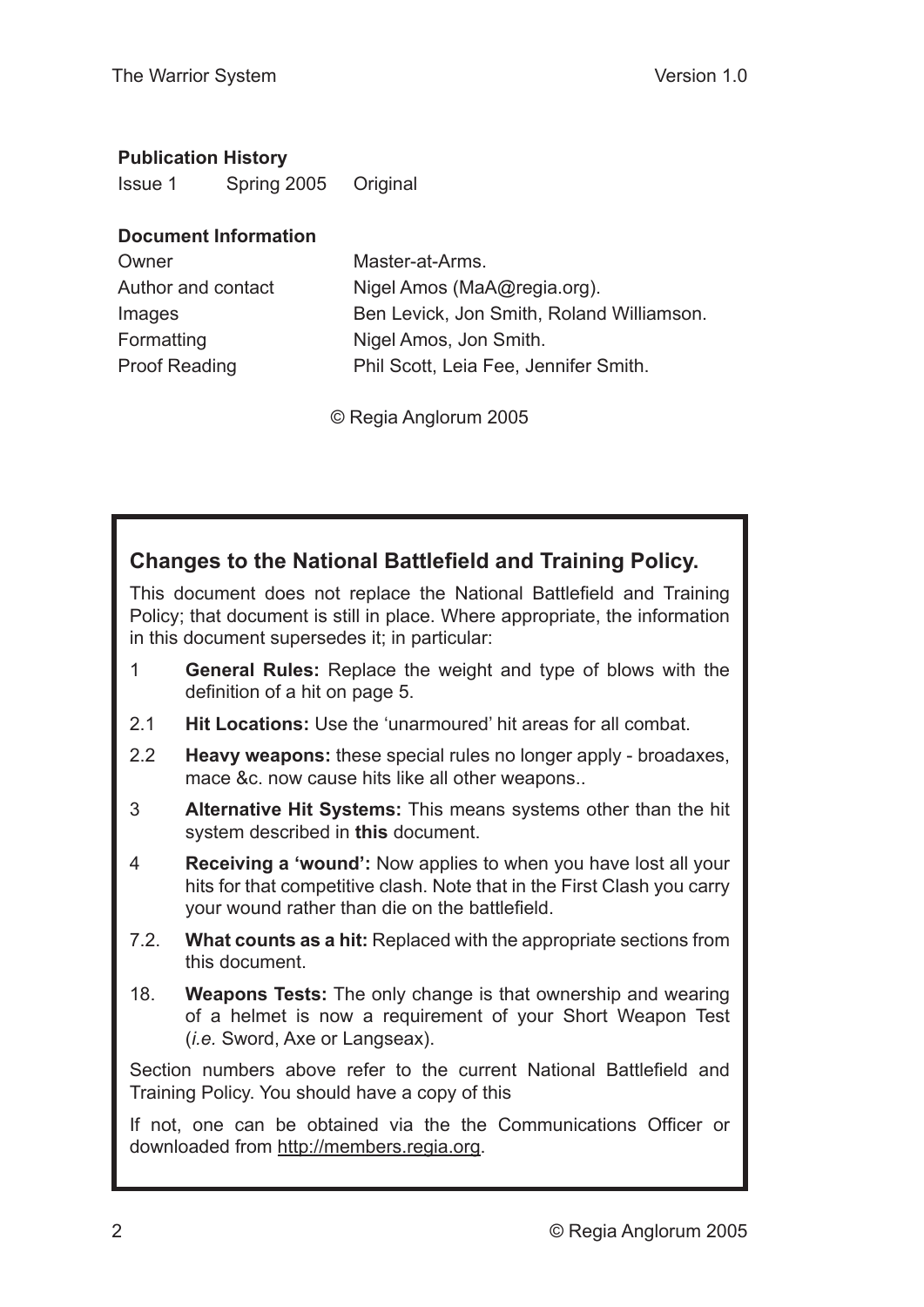| <b>Contents</b>                                                                                                                                                                                                         |                                        |
|-------------------------------------------------------------------------------------------------------------------------------------------------------------------------------------------------------------------------|----------------------------------------|
| <b>Introduction</b>                                                                                                                                                                                                     | 4                                      |
| <b>The Hits System</b><br><b>Scoring a Hit</b><br>Sportsmanship<br>When do I take a hit?                                                                                                                                | 5<br>5<br>6<br>7                       |
| <b>The Ranking System</b><br><b>The Requirements of Rank</b><br>Level 1 - Levy - 1 Hit<br>Level 2 - Militia - 2 Hits<br>Level 3 - Warrior - 3 Hits<br>Level 4 - Warlord<br>Have your say                                | 8<br>9<br>9<br>10<br>11<br>12<br>12    |
| The Battle - A New Game<br>First Clash - Display only.<br><b>Second Clash - Competitive Fight</b><br>Third Clash - Display only<br><b>Fourth Clash - Competitive Fight</b><br><b>Marked Men</b><br><b>Single Combat</b> | 13<br>13<br>13<br>13<br>13<br>14<br>14 |
| <b>The Code of Conduct</b>                                                                                                                                                                                              | 15                                     |
| <b>In Conclusion</b>                                                                                                                                                                                                    | 15                                     |



The intellectual property of this document is vested in Regia Anglorum. The whole or parts may be reproduced by paid-up members of the Society for onward transmission to other members of Regia Anglorum for use in the context of a set of regulations. Parts of it may be reproduced for the purposes of review or comment without permission, according to the Laws of Copyright.

Issued, Spring 2005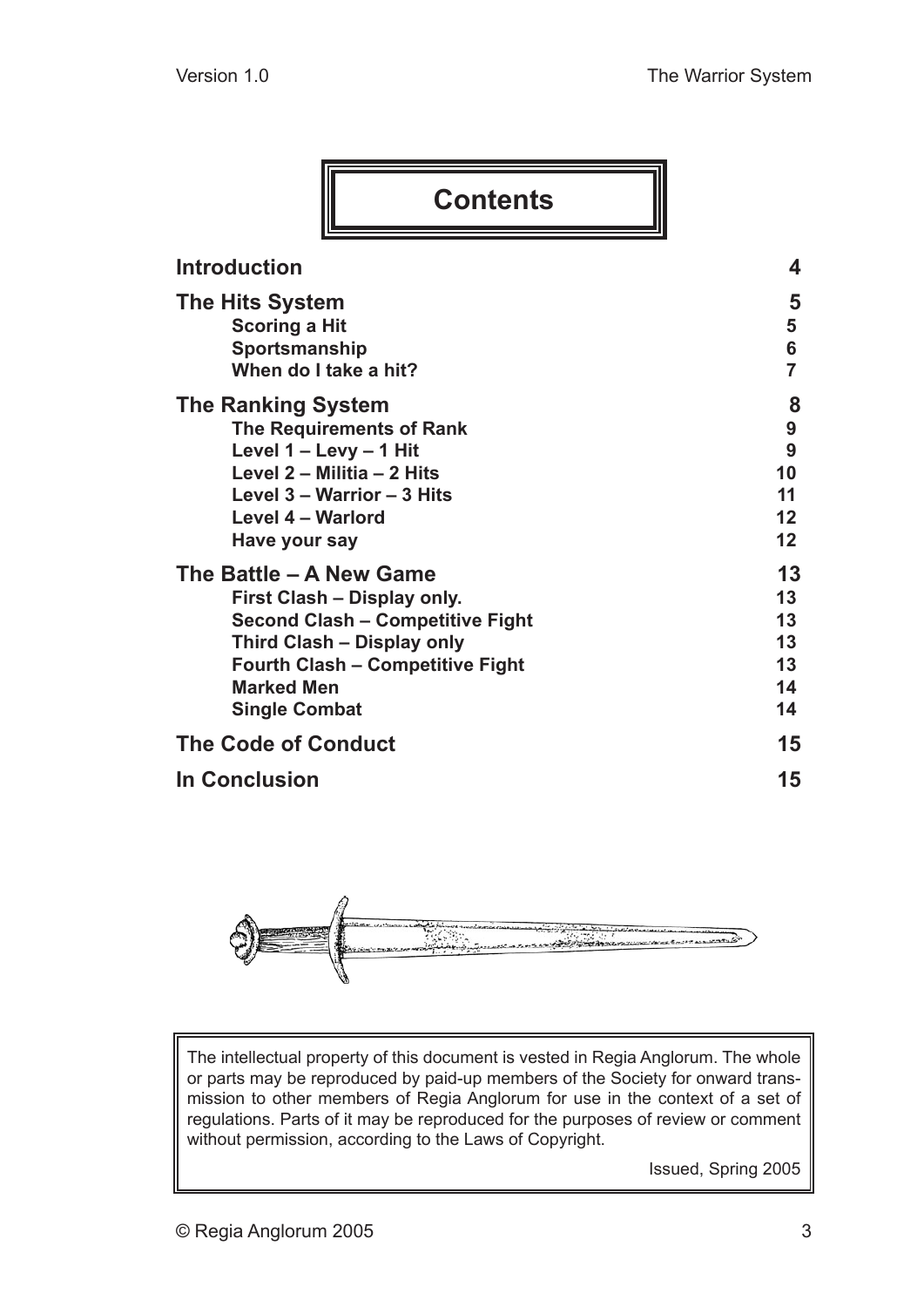<span id="page-3-0"></span>

Welcome to the New Battlefield Format for Regia Anglorum. This document has been constructed over a number of years using the ideas and influence of dozens of Regia Members, being finally completed over the winter of 2004 amid an unprecedented level of consultation with the membership. For the first time we are drawing together the diverse areas that affect the Regia Battlefield, looking at an individual combatant's training, quality of kit, conduct, attendance, and the activities they undertake in the combat arena and outside of it, and for the most part, rewarding their efforts with a competitive edge.

The new format seeks to value every combatant on the field, and recognises different types of contribution. It promises more competitive fighting as armies; as well as including a variety of areas to interest the individual combatant. These could include show-fighting, choreographed combat, and competitive single combat, all contained within the standard combat display.

The Warrior System requires increased levels of sportsmanship, and increased input into the combat display as a combatant ascends through the rank structure.

The new format recognises that there is a place for a variety of combat styles in Regia. It seeks to provide a structure within which every combatant can maximise their enjoyment, while doing more to authentically recreate our period, and by doing so entertaining and educating our audience.

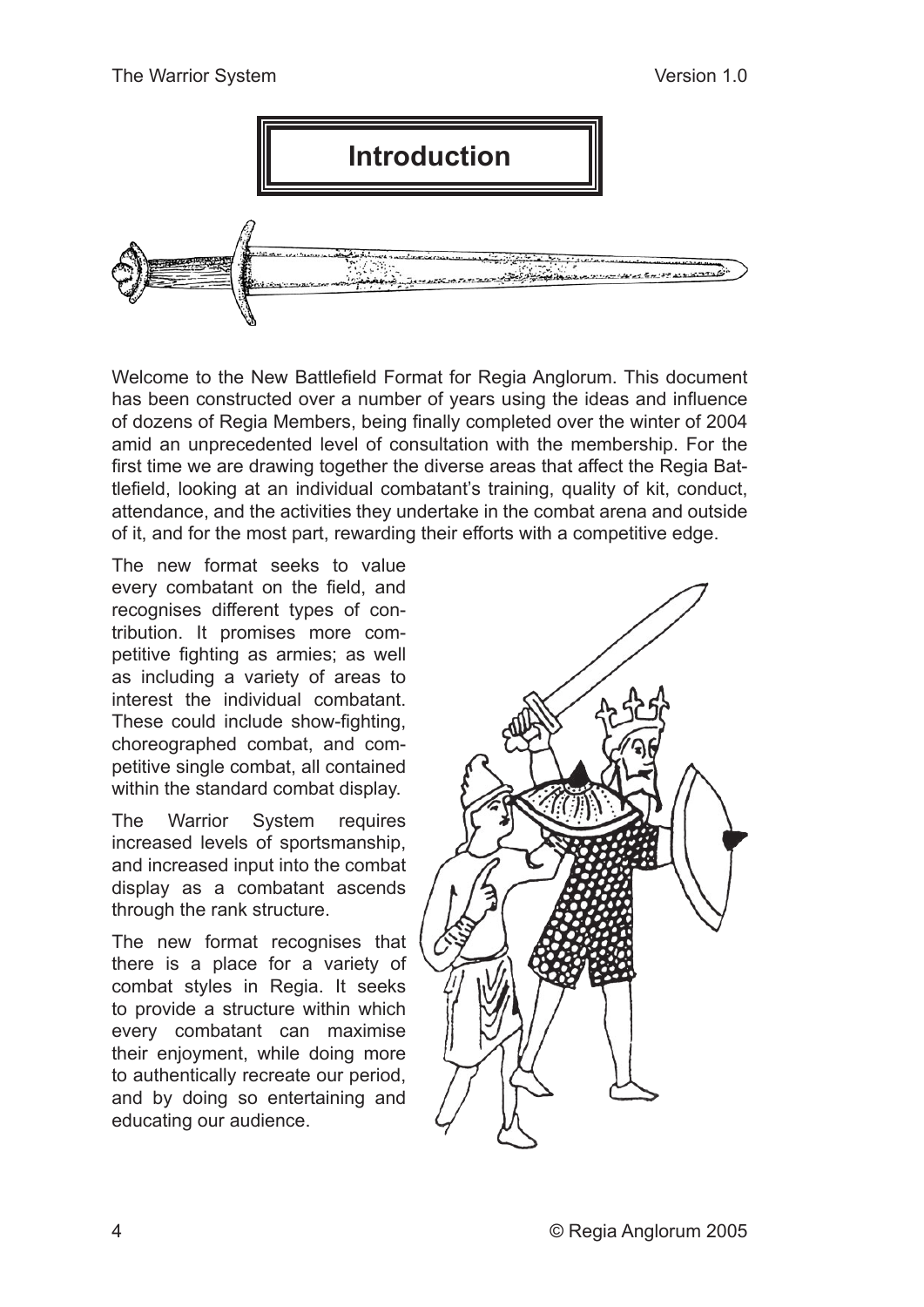

<span id="page-4-1"></span>Central to the new format is a change to a multiple hits system. This means that the old 'armour rules' system, where warriors could ignore strikes to their arms and legs according to their armour, has been discontinued.

Now, all combatants play by the same rules, regardless of the armour they are wearing.

However, combatants will be graded at various ranks, and will receive a number of hits (initially 1-3) based upon their battlefield rank (See the ranking system). The wearing of armour now forms part of the new ranking structure. However, other considerations, such as training and quality of general kit, join with the armour to determine the number of hits that a combatant can take.

# **Scoring a Hit**

There is also a change to the way in which we fight. Previously, combat was conducted under the 'metal kills' rule – whereby any touch of the metal part of a weapon caused instant death. In extremis, this meant that even the lightest, accidental tap with a weapon would have to be regarded as a hit. This has now been changed so that the onus is on the attacker to score a 'convincing' hit.

It is the responsibility of the person making the strike to communicate that they have done so, either by the nature of the strike or by other means. It is not acceptable to simply tell your opponent that you have hit them – if you have to do so, the hit was most probably not worth taking. A well-delivered strike is very rarely ignored and almost never requires discussion or explanation.

When a hit is struck, the person receiving the hit should make every effort to acknowledge the hit by a grunt or shout of feigned pain, or otherwise.

### <span id="page-4-0"></span>**A 'Hit' is defined as:**

**A clear strike of measured weight, delivered to any legal target area. The weight of the hit should be heavy enough to be felt, taking into account the recipient's clothing and any armour, though it should never be so hard as to cause a person of reasonable firmness undue pain or injury.**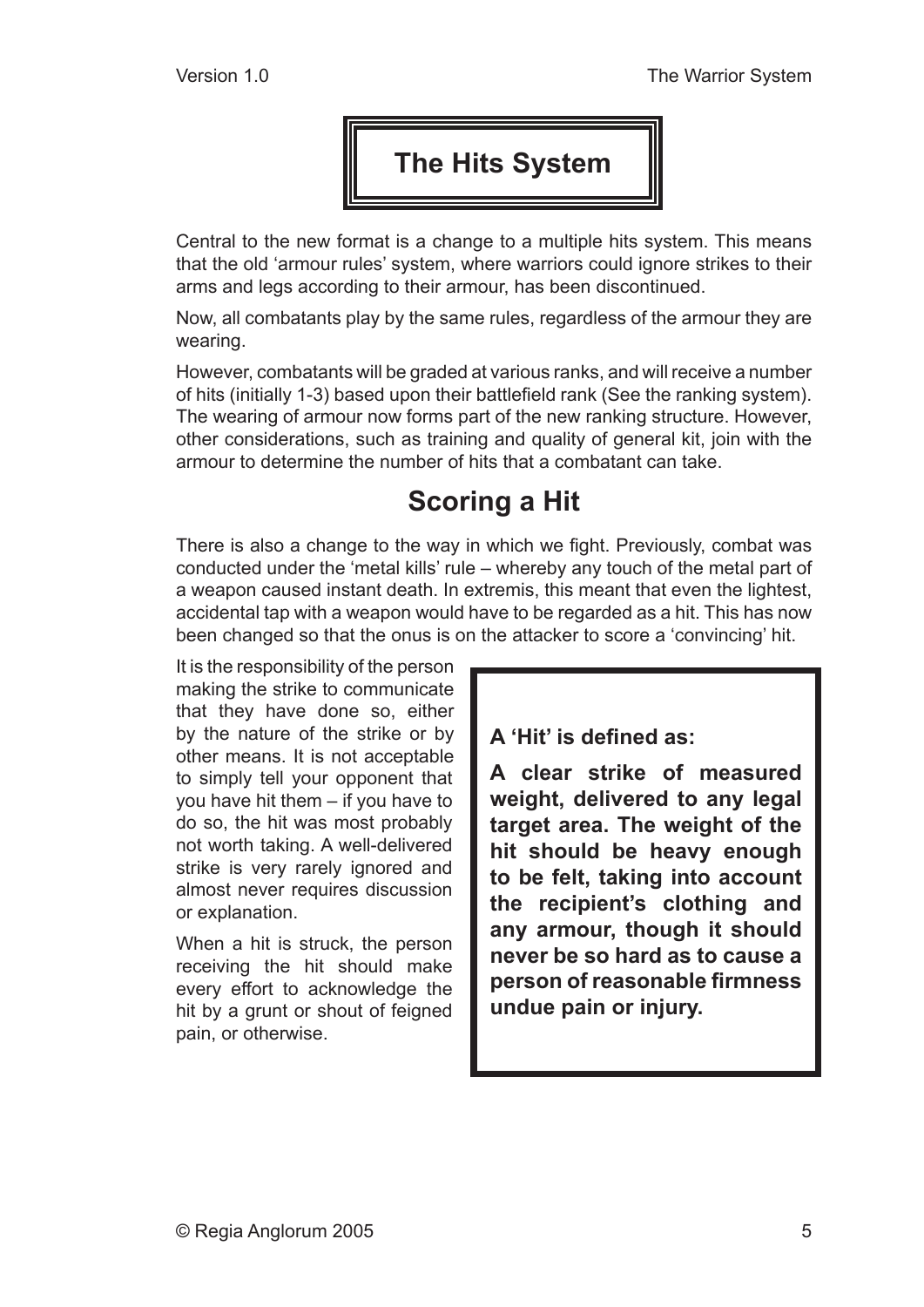<span id="page-5-0"></span>So far as is reasonably possible, a strike must be delivered in such a way as to suggest that, if delivered in reality, an injury or wound would have resulted. Warning – this does not mean that a hit must ever be 'hard'.

Once a combatant has taken all of their hits – they are 'dead' – this means that they can take no further part in the competitive combat, although different ranks may react to losing all of their hits in a variety of ways (see the Ranking System).

No document can seek to explain the above fully, that is the task of the training officers. If you are unsure about any aspect of the above – consult the MTO, or one of his deputies, who will be happy to explain and demonstrate.

# **Sportsmanship**

We are aware that a system such as the above is difficult to police. This system expects that combatants behave as mature individuals, and give one another the benefit of the doubt. However, if you genuinely feel that a combatant is consistently abusing the system, then you, or your group leader, should inform a training officer as soon as possible. That combatant's behaviour can then be observed and scrutinised.Having stated the above, If combatants are insistent about counting and enquiring after every hit, then it is likely that they will find the new format somewhat frustrating. The new format will require some changes to fighting styles and tactics, and most importantly – attitudes. Such a change will require time and some patience on the part of all combatants, but the end result will be very worthwhile.

> **Fight with honour and sportsmanship. Where there is any doubt, be generous.**

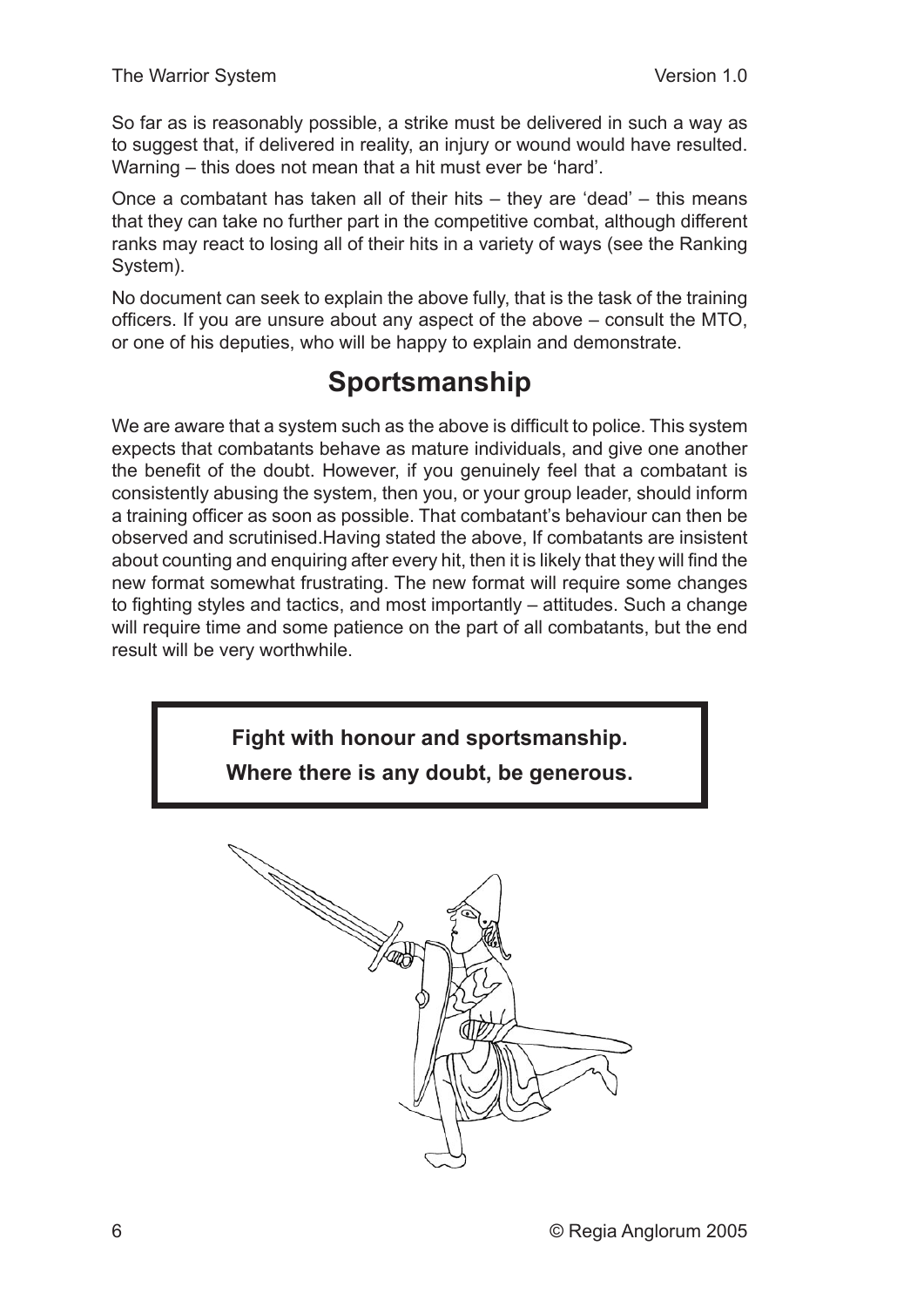## **When do I take a hit?**

(Examples of good, and bad strikes)

<span id="page-6-0"></span>The above implies that if a hit is dubious or invalid the recipient may simply ignore it, without explanation, and continue fighting. This is entirely true. When you score a strike, you should not pause and wait for the hit to take effect rather you should continue to fight, even if this means that your enemy receives more hits than they can actual 'take'. This is a far more authentic attitude to combat.

Here are some examples to help.

### **A Bad Hit**

A spearman hits you a couple of times in the knee (an illegal and unsafe shot) and then proceeds to slide the weapon upwards until he eventually finds your upper leg. Do not take this hit.

### **A Good Hit**

A strike lands on your upper arm. It is well within the target area. You feel it - it even stings for a second but is unlikely to result in a bruise. Your response to it is natural and immediate, of course you are going to take it.

### **A Marginal Hit (1)**

A spear grazes past you, possibly the blade came into contact with you—or was it the shaft? You are wearing mail and you barely notice it. If you hadn't seen it, you would not have been aware of it at all. In reality, it would not have caused an injury - it would have been a miss. You should not take this shot more importantly, your attacker should not expect you to.

### **A Marginal Hit (2)**

A sword strikes you on the arm. It is very near the elbow. Difficult to tell in the heat of battle whether it was upper arm or not, you're having to think a bit too hard about it.

This last one is tricky isn't it? It's your call. If you have more than one hit, then maybe the sporting thing to do would be to take it. If you are a Levy with only one hit, do yourself a favour and ignore it—he can probably do better.

It should be obvious from the above that what we are requiring is a greater level of sportsmanship and some give and take. This should increase as the combatant moves through the ranking system. The combatant with three hits can afford to behave with more largesse and honour than the new combatant with only one hit.

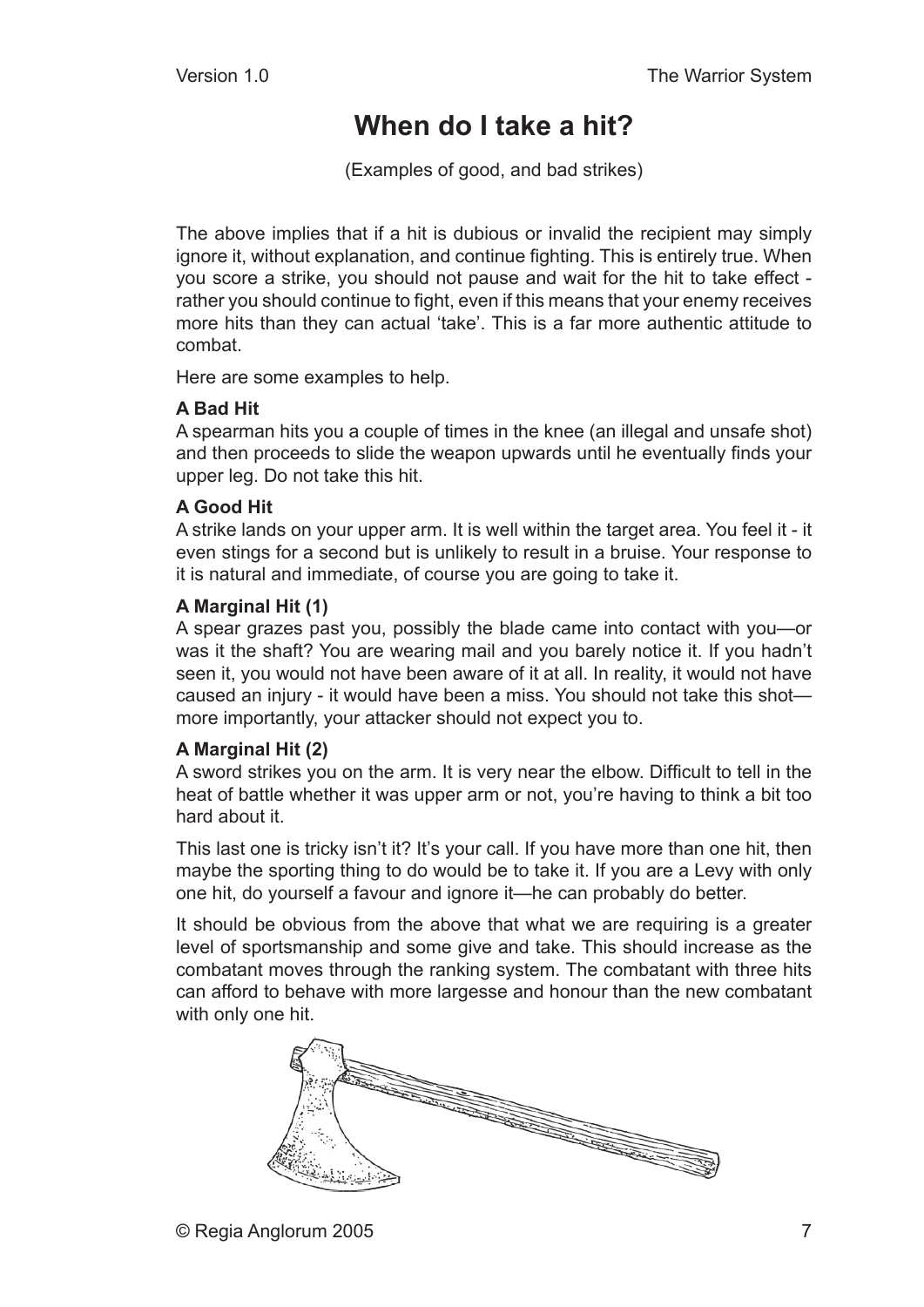

<span id="page-7-0"></span>All combatants, existing or new, will be allocated field ranks. Once they have been given these ranks by the appropriate officers, or their deputies, then and only then may they allocate to themselves a number of hits. There are four battlefield ranks, the names of which are mostly intended for administrative purposes.

These ranks have no bearing on any ranking system that may be employed at a local group level. However, it is hoped that in awarding local ranks, group leaders will take into account the progress and field rank of combatant members.

There are four battlefield ranks:

- **Levy**
- **Militia**
- **Warrior**
- **Warlord**



These general terms apply throughout Regia, regardless of ethnic background. As time goes on, more work will be done on supplying members of different backgrounds with more appropriate 'ethnically specific' titles and ranks, as well as information to assist the combatant in portraying that rank.

Central to this concept is the idea that combatants should be portraying more specific characters and their clothing and behaviour should be appropriate to that persona. For example, those dressed for the Levy, or to an extent, the Militia, should not be barking orders, while those dressed as Warlords should be taking a greater role in the command of the armies.

All new members will begin at the first rank, that of 'Levy'. They will be able to take only one hit. However, because of the new format, there are two competitive clashes, and so the new member gets more actual combat than was previously the case.

As the combatant progresses through the ranks of Militia and Warrior, they will receive an extra hit at each rank.

Promotion through the ranks is based upon a variety of criteria, with each successive promotion becoming more and more difficult to obtain.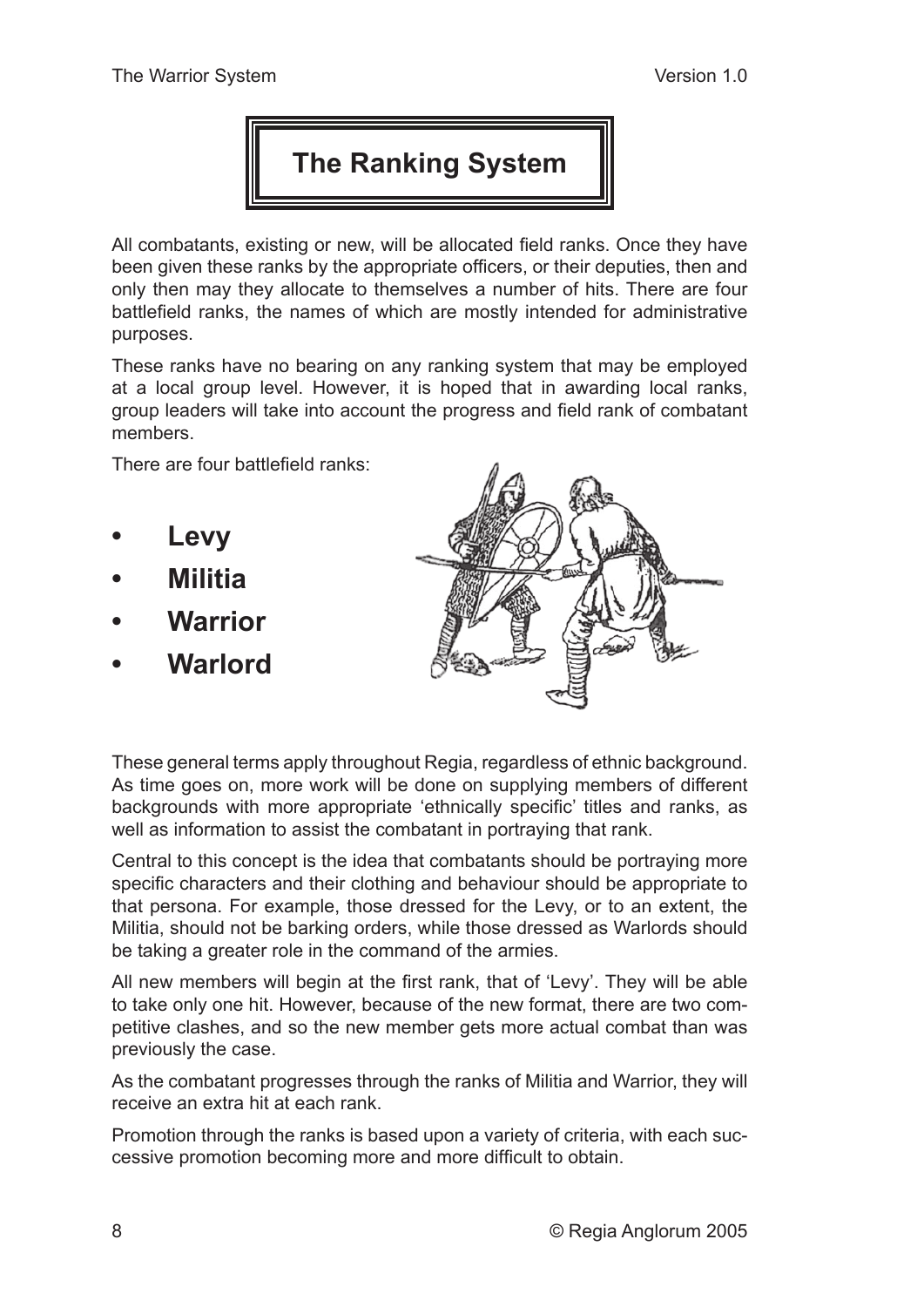## **The Requirements of Rank**

### **Level 1 – Levy – 1 Hit**

<span id="page-8-0"></span>You are a new member, with little or no kit of your own, who is training in spear and shield. You are a member of the Levy – welcome to the army!

The Levy is composed of peasants. Drafted more out of desperation for numbers than for any military advantage. Depending upon their ethnic background, they have been largely pressed into service and in the main, would rather be doing anything other than fighting on the battlefield.

A member of the Levy can take only one hit. When hit once, they die outright, cover up and do not move.

Progression to the next level will be after the Levy has been signed off as having achieved the basic requirements for the field by an MaA Deputy; an Authenticity Deputy, and a Training Deputy. National Officers will be equally willing to sign off members of the Levy also.

### **Training (MTO)**

In order to take part in the battle display, new members must have taken a battlefield safe test at a training session.

### **Wargear (MaA)**

They will have borrowed or otherwise acquired a spear and shield that meet the minimum MaA requirements.

### **Kit and Authenticity (AO)**

They will have be wearing a tunic, belted and rucked to knee level. Colours from the poor/middle class end of the spectrum (see the Regia colour chart.)

### **Note:**

Some members have expressed the concern that this means that new members are being penalised on first joining by only being given one hit. We prefer to regard it that a new member is being encouraged to pass their spear test quickly, acquire their basic equipment and achieve the minimum standard to take part in combat on the Regia battlefield. As soon as this standard is achieved; the combatant will progress in to Militia and have two hits.

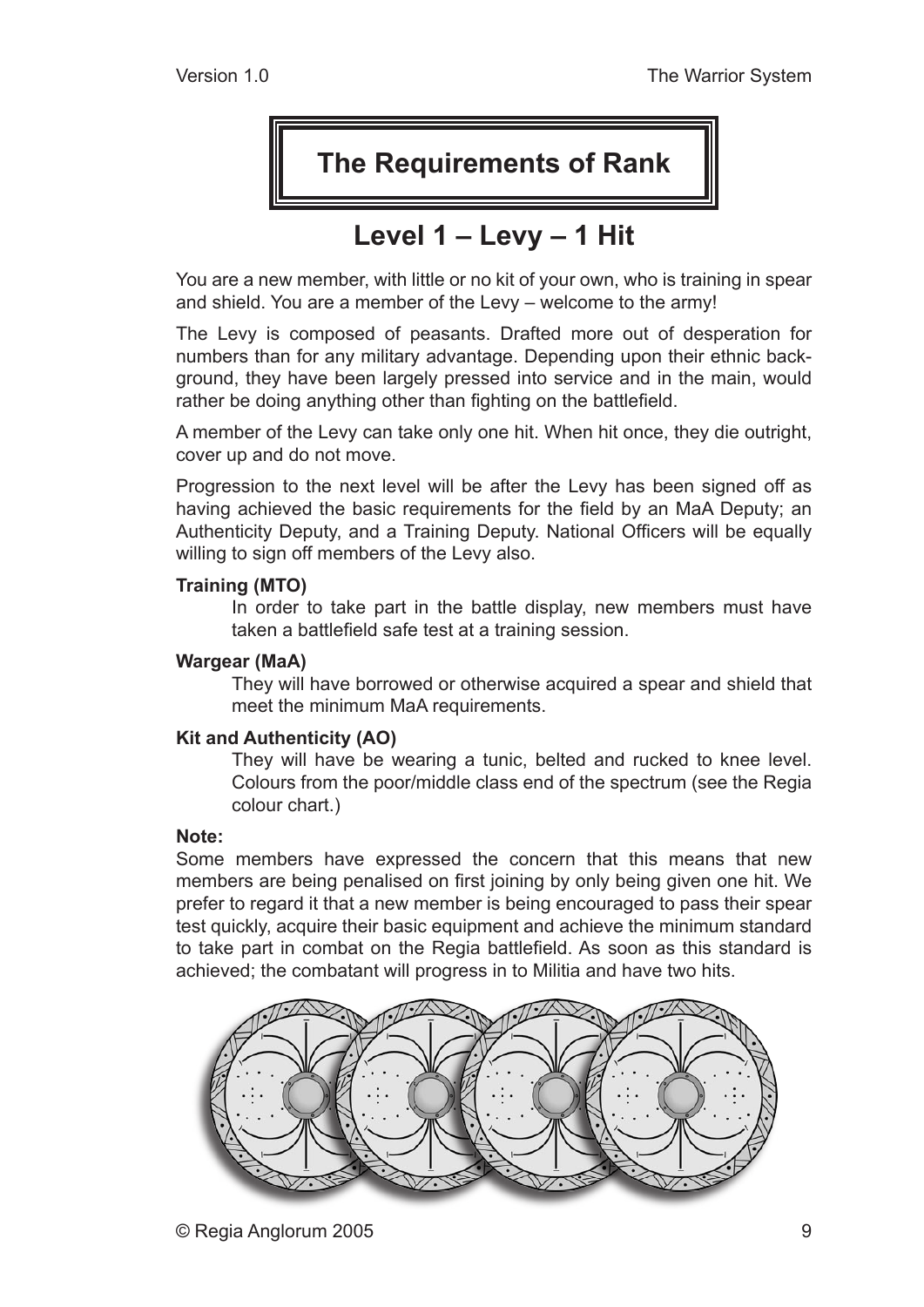## **Level 2 – Militia – 2 Hits**

<span id="page-9-0"></span>The Militia are paid professionals. For them, soldiering is more of an occupation than a calling. They guard walls quite well and are happy enough when the advantage is on their side, but don't expect too many heroics – they really aren't paid enough for that.

When hit twice, they may crawl around; retire wounded or run off.

Before you can begin your career in the Militia, you will need:

#### **Training (MTO)**

A full weapon's pass in spear and shield, with or without a backhand scramseax.

#### **Wargear (MaA)**

Your own spear and shield, manufactured to at least the minimum acceptable standard.

#### **Kit and Authenticity (AO)**

Trousers or Hose – tight to the leg or with leg bindings. Colours should be from the poor or 'middle-class' end of the colour chart.

#### **Shoes**

At least one authentic name/character.

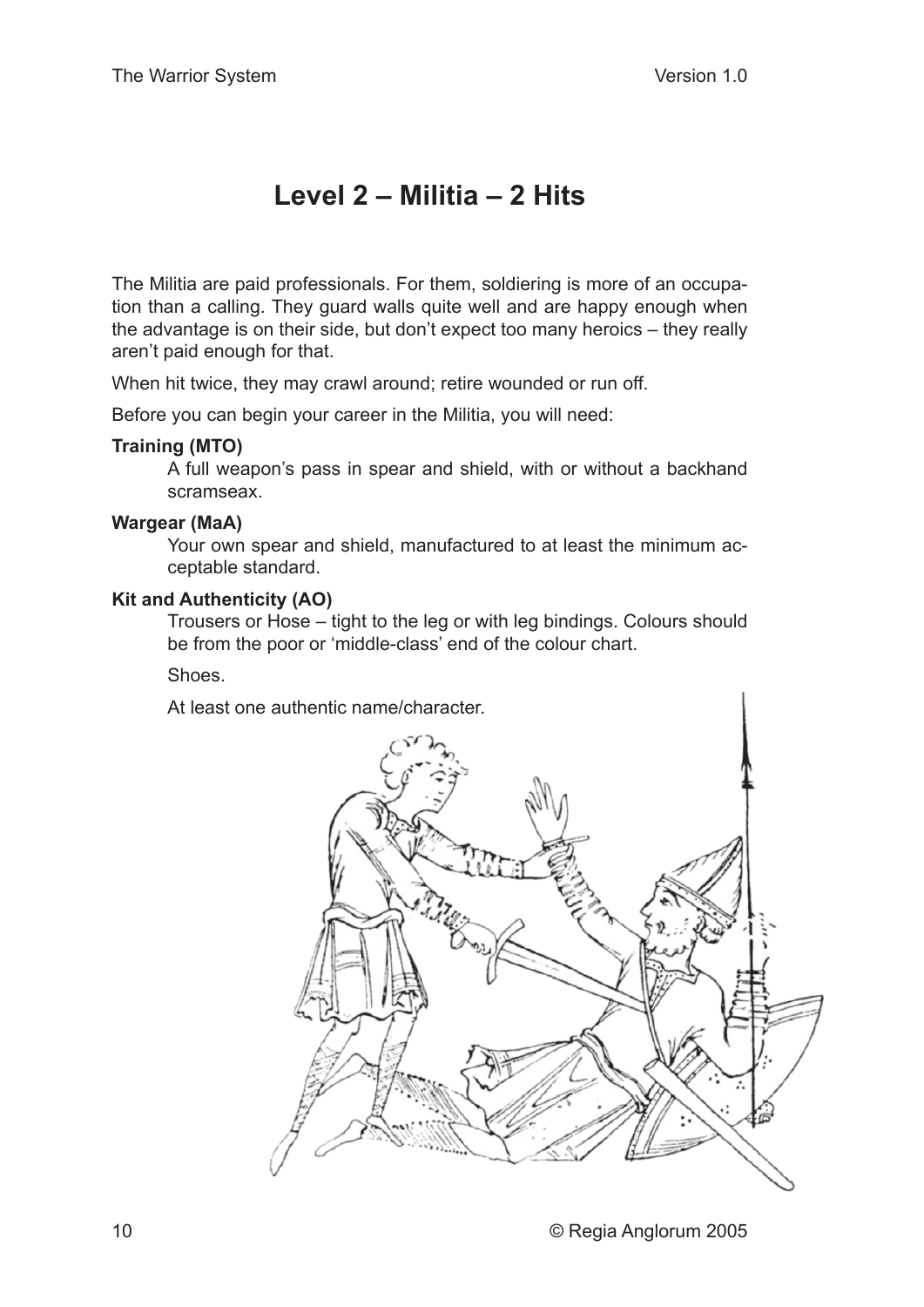### **Level 3 – Warrior – 3 Hits**

<span id="page-10-0"></span>'Warriors' are professional, often noble, fighting troops. Unlike the lower ranks, they are fighting because they want to. With victory will come wealth, lands, and advancement. They are armoured; motivated fighting men who live in the halls of their Lords. They are possessed with a lust for battle and some of them hope to be Warlords themselves in the fullness of time.

The curve of promotion steepens here. Fewer allowances will be made for poor quality kit. All kit and equipment should come from, at least, the 'acceptable' columns on kit specs.

**Note 1:** A helmet is now a requirement for a combatant in order to take a sidearm test.

**Note 2:** Only combatants passed in a sidearm may use a lenticular shield.

To achieve promotion to the rank of 'Warrior', you will need:

### **Training (MTO)**

A full weapon's pass with a short arm i.e. (sword, axe or langseax) with a helmet.

A Battlefield Safe Test in one other Short Arm.

### **War-gear (MaA)**

A shield manufactured to Good standard

A helmet.

A mailshirt.

A short arm (e.g - axe, langseax, or sword).

### **Kit and Authenticity (AO)**

Soft kit as per the Militia, but with some ethnic, character or period specific items of kit for certain shows. Generic kit can be retained for shows where that is not appropriate. All kit to be made of good quality materials and exhibit good quality workmanship. Some colours can be taken from the higher-class end of the colour chart.

### **Authenticity Officer's Note**

Members seeking to advance to Warrior level should first ask an Authenticity Deputy for advice and have their kit examined. That Deputy will then, if appropriate, recommend the promotion to the National Authenticity Officer who will normally approve the promotion.

### **Other requirements**

Candidates for Warrior must have volunteered to be a Marked Man ([see](#page-13-1) p. 14) while at Militia level. Once promoted, Warriors must volunteer to be Marked Men on at least one occasion per season.

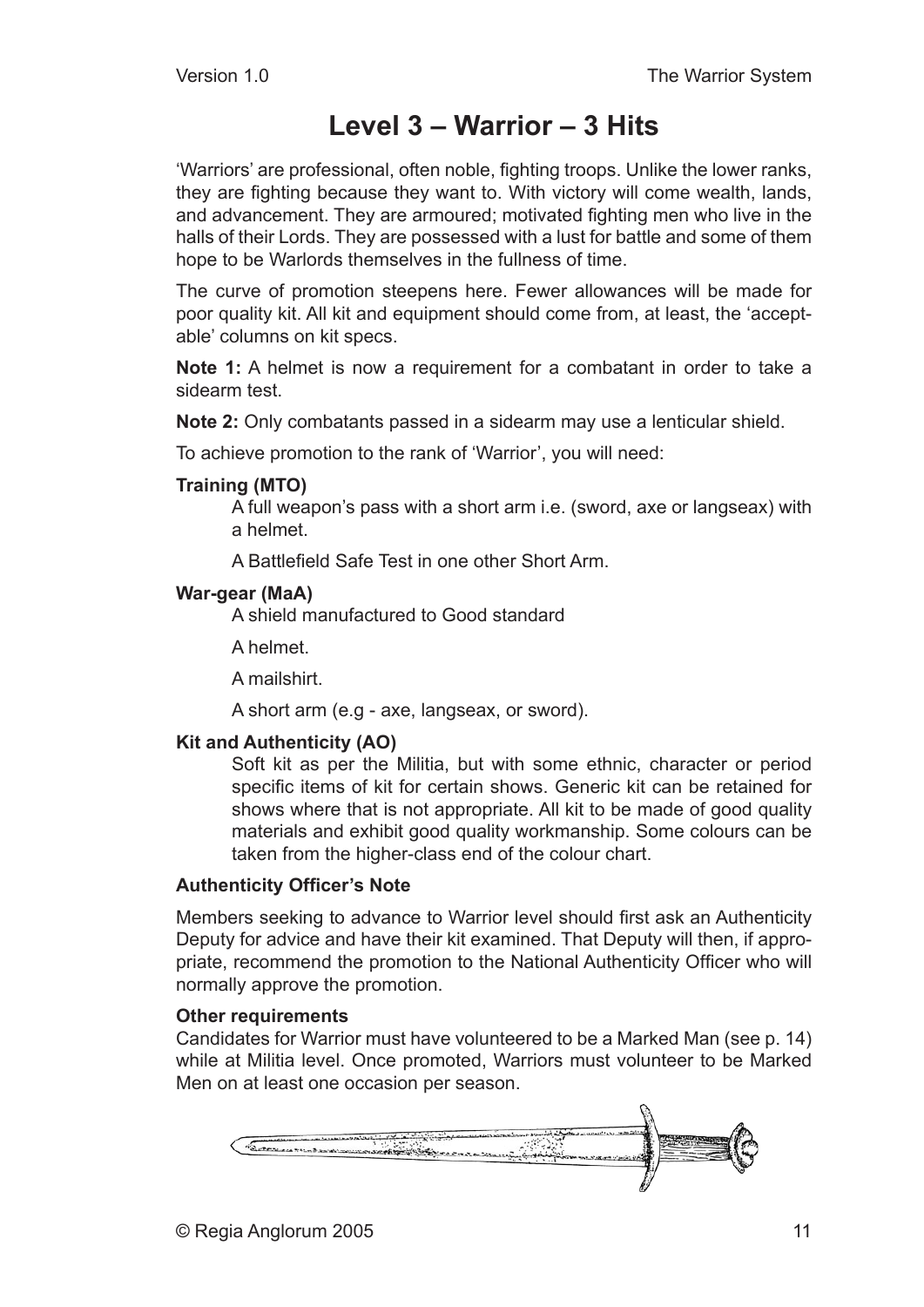### **Level 4 – Warlord**

### **(to be assessed by National Officers only)**

<span id="page-11-0"></span>It has already been decided that a fourth level rank will be created, the highest rank that can be earned for the battlefield.

However, since we have no intention of creating any combatants to the rank of Warlord during the first season of the new format, decisions regarding the criteria for promotion to Warlord, and any reward achieved for doing so, have been shelved until the end of 2005. It is felt that, after a season under the new combat rules, we will be in a much better position to decide upon this important matter.

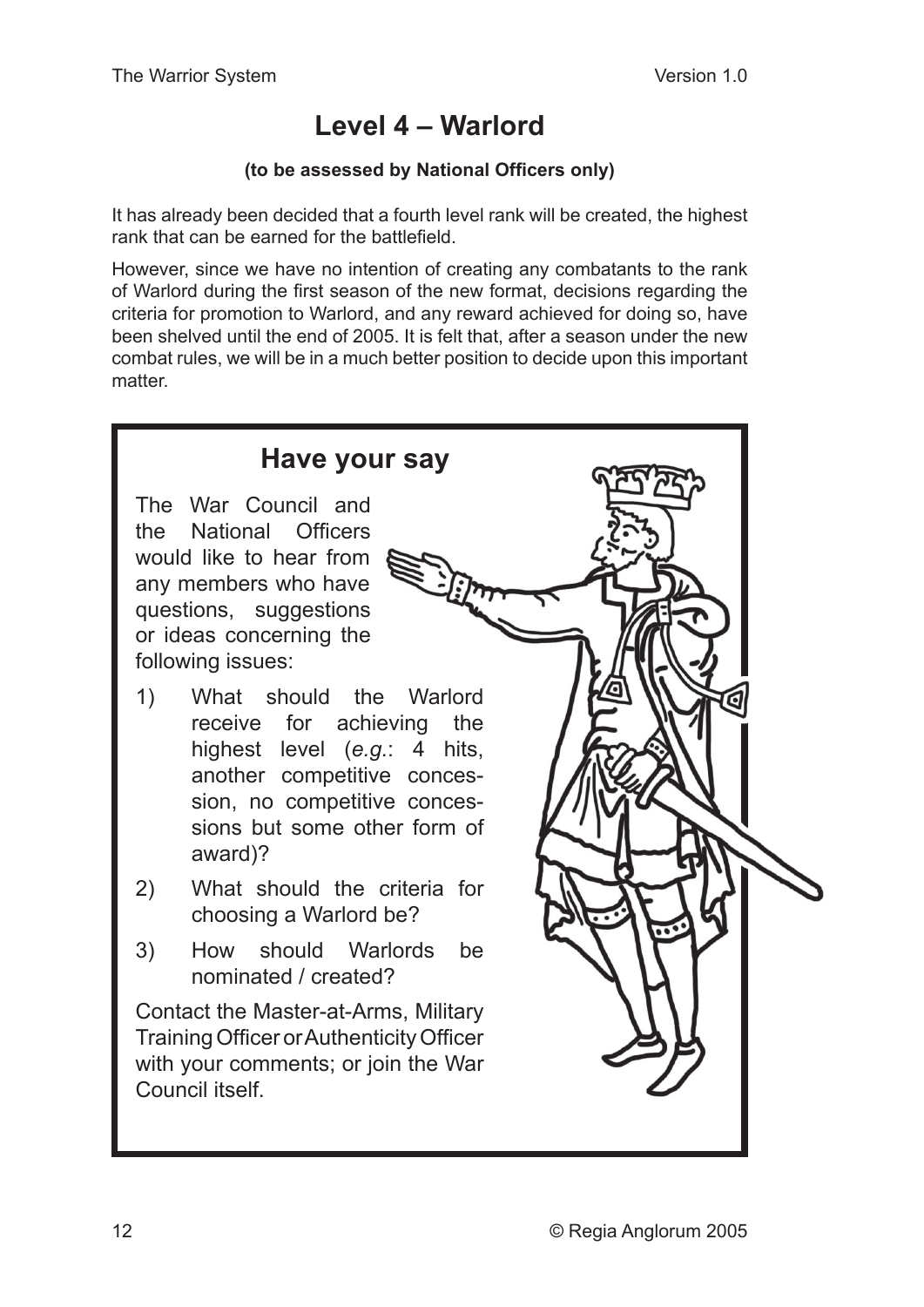# **The Battle – A New Game**

<span id="page-12-0"></span>The new format unashamedly sees the daily battle display as a complete game for the combatants, and attempts to use the rules and structure to encourage the combatants to make every effort to make the display exciting and informative for the public. The battle happens in four stages, comprising two display clashes and two competitive clashes:

# **First Clash – Display only.**

The two sides take the field and skirmish, parley etc.

### **Second Clash – Competitive Fight**

### **All combatants have only one hit in this clash.**

This is a battle fought as a line, with no outflanking. When hit, the combatants simply step back a few yards, appearing, perhaps, to nurse minor injuries. One of the Commanders must signal that they have lost this clash by waving their standard or by giving another agreed signal. If a decision cannot be reached, the two commanders will parley and fight the Second Clash again.

## **Third Clash – Display only**

In this clash, The **Marked Men** ([see below](#page-13-1)) will live or die, according to the outcome of the Second Clash. Also any **Single Combats** ([see](#page-13-2)  [below](#page-13-2)) may occur. The dead stay where they lie. Also, other handpicked persons will feign wounds. This will not affect their hits in the final clash.

## **Fourth Clash – Competitive Fight**

This is the final battle, where the combatants employ their full number of hit points. At least one side will have lost one or two men as a result of losing the Second Clash, and they will suffer from that deficit at the beginning of the Fourth Clash.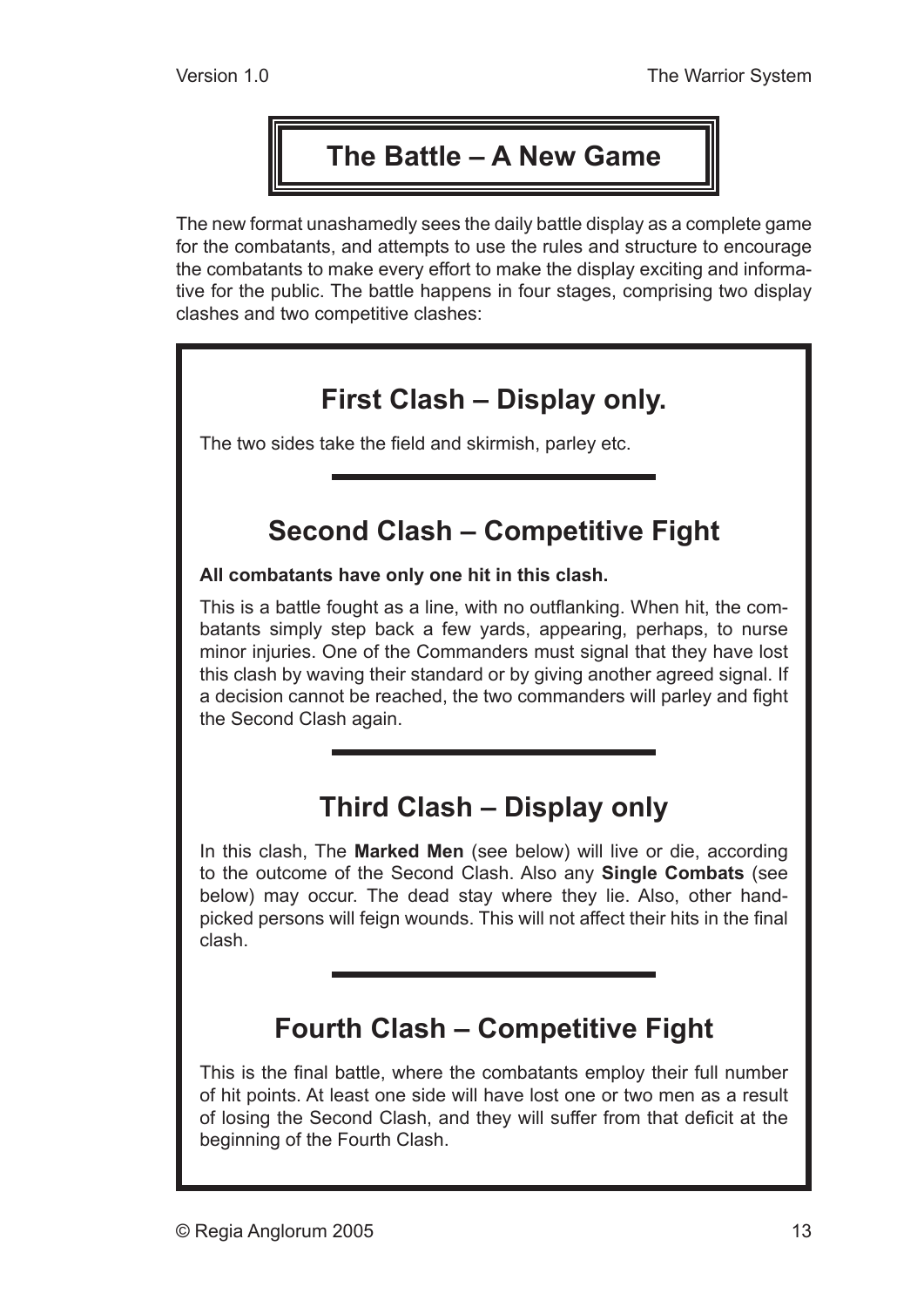# <span id="page-13-1"></span>**Marked Men**

<span id="page-13-0"></span>To help alleviate the age old problem of having several clashes without losing a single man, only to see every combatant suddenly keel over at the end of the show, the 'Marked Men' game has been introduced.

This is essentially a gamble. Each side will be required to produce a proportionate number of volunteers (usually no more than ten per cent of their field strength) of Militia class or above (for their own safety, untested members of the Levy may not volunteer).

These volunteers enter a gambit situation. If their side loses in the Second Clash, then the volunteer must 'die' during the Third Clash – hopefully in as noticeable and spectacular a fashion as possible. They then remain dead on the field for the rest of the display, taking no part in the final battle.

However, if their side wins during the Second Clash, they get the reward of an extra hit in the final battle, hence a Militia man will have three hits while a combatant of Warrior class will be fighting with four hits in the Fourth Clash.

### **Notes**

Members of the Levy cannot volunteer to be Marked Men.

Militia do not have to volunteer, however, to move up to the next rank they do need to volunteer on at least one occasion per season.

Warriors have to volunteer on at least one occasion per season.

### **Single Combat**

Warriors and Warlords have an additional option in the Third Clash. Instead of volunteering as Marked Men, they may arrange a Single Combat with a Warrior or Warlord from the other side.

This can take several forms. All are equally valid and encouraged;

- A pre-arranged and rehearsed, choreographed show-fight, where the outcome of the Third Clash decides the winner.
- A freeform fight where the outcome of the Second Clash decides the winner.
- A fully competitive, one-on-one fight up to two hits, winner survives into the final clash.

In each case the winner takes an extra hit in the Fourth Clash, taking them up to four hits.

<span id="page-13-2"></span>

Note: Volunteers to be Marked Men and arrangements for Single Combats **must** be agreed at muster before the battle begins.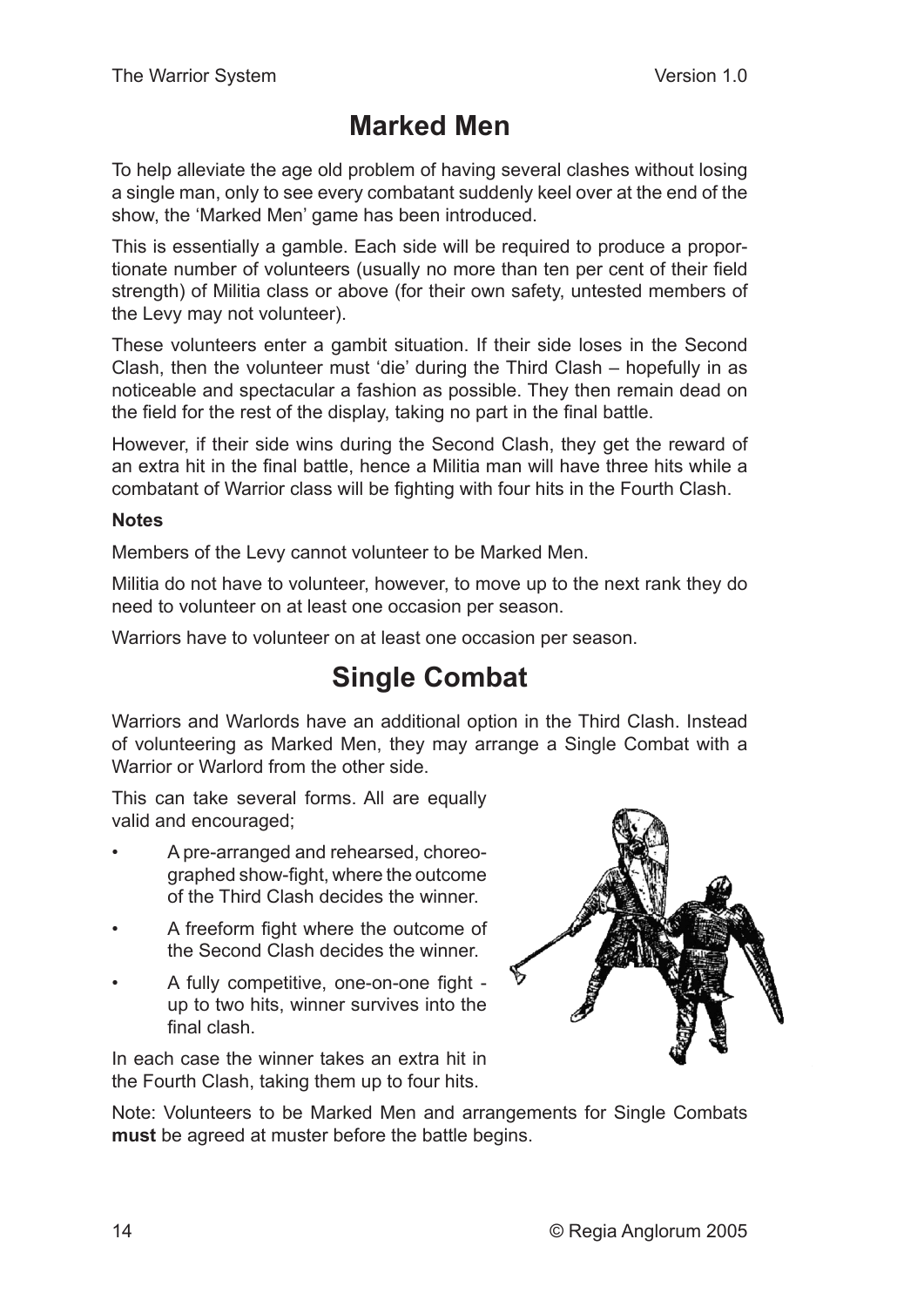# **The Code of Conduct**

<span id="page-14-0"></span>The battlefield of Regia Anglorum has always been based on an honour system. Combatants have been tacitly expected to behave in a fair and sportsmanlike fashion. However, the actual rules of the field have never been firmly written down, and it is felt that this may have been behind some of the occasions in the past where combatants have found themselves in dispute with one another. Now, with a more formalised structure and rules for the game, it is expected that combatants will demonstrate their greater understanding of the battlefield through their sportsmanlike behaviour.

**[The Code of Conduct can be found on the back page of this document.](#page-15-0)**



This concludes the initial guidance to the new Warrior System. Like all such documents, the Warrior System will be a living document, and will probably see changes and additions made to it every few years.

The intent behind this document is not to impose a draconian set of rules, but to provide a framework within which we can all reenact our period better, and enjoy doing so more. It must be pointed out that the new system does not require any combatant to advance through the system; that remains entirely a matter for their own choice.

The battlefield belongs to every one of us, for our mutual enjoyment. None of us want to ruin our day by having pointless and petty arguments over this or that hit. Do not abuse the new hits system. Be generous and sportsmanlike both in giving and receiving your hits, and help to make our combat displays better for everybody, combatants and public alike.

We commend this new system to you, and look forward to many exciting battles ahead.

Nigel Amos (Master-at-Arms)

Patrick O'Connell (Military Training Officer)

Steve Etheridge (Authenticity Officer)